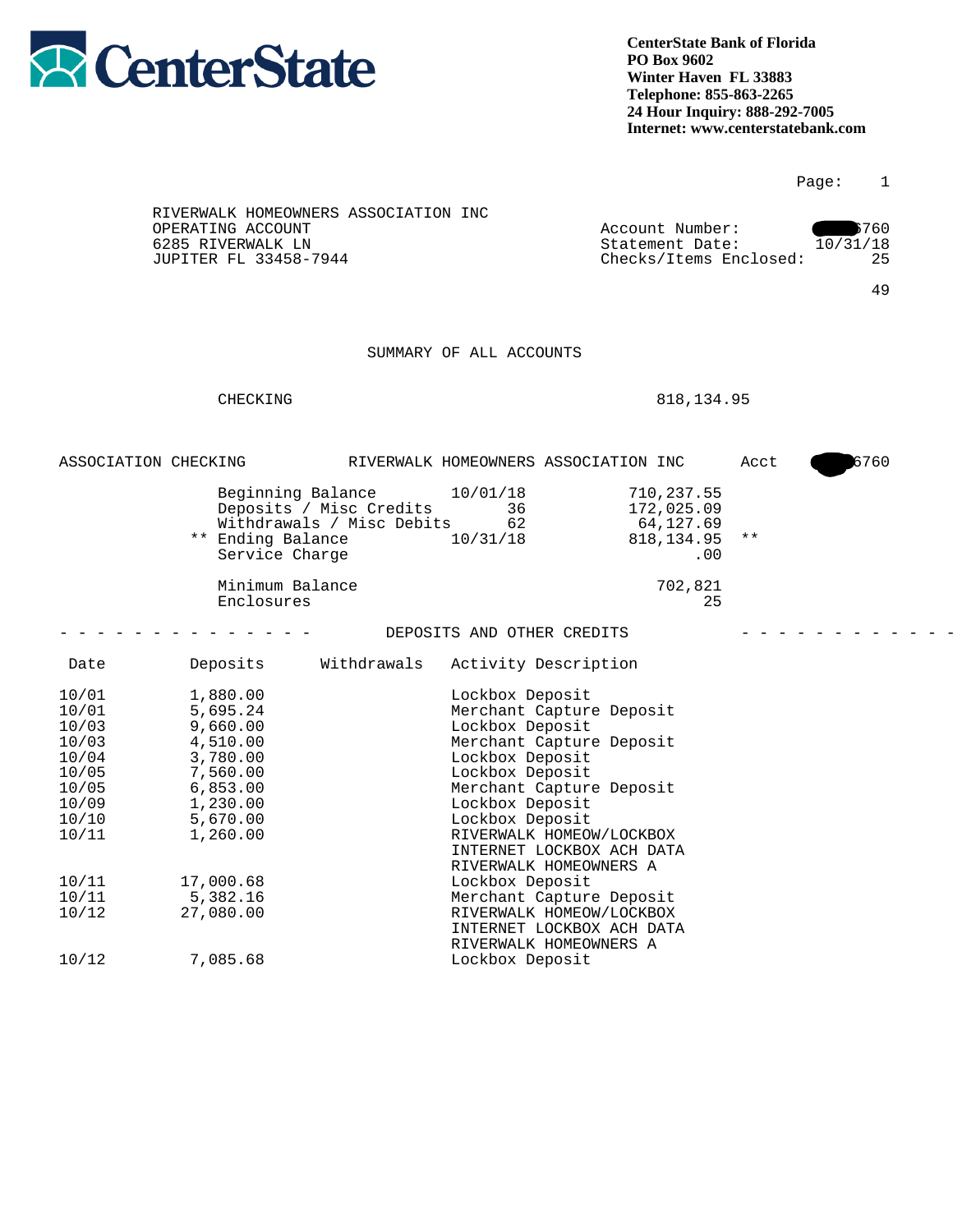

|  | RIVERWALK HOMEOWNERS ASSOCIATION INC | Account Number: | 6760     |
|--|--------------------------------------|-----------------|----------|
|  |                                      | Statement Date: | 10/31/18 |

|                       |          |             | DEPOSITS AND OTHER CREDITS |  |
|-----------------------|----------|-------------|----------------------------|--|
| Date                  | Deposits | Withdrawals | Activity Description       |  |
| 10/15                 | 1,260.00 |             | Lockbox Deposit            |  |
| 10/16                 | 630.00   |             | RIVERWALK HOMEOW/LOCKBOX   |  |
|                       |          |             | INTERNET LOCKBOX ACH DATA  |  |
|                       |          |             | RIVERWALK HOMEOWNERS A     |  |
| 10/16                 | 630.00   |             | Lockbox Deposit            |  |
| 10/17                 | 630.00   |             | RIVERWALK HOMEOW/LOCKBOX   |  |
|                       |          |             | INTERNET LOCKBOX ACH DATA  |  |
|                       |          |             | RIVERWALK HOMEOWNERS A     |  |
| 10/17                 | 5,058.64 |             | Lockbox Deposit            |  |
| $\frac{10/17}{10/18}$ | 6,045.00 |             | Merchant Capture Deposit   |  |
|                       | 1,260.00 |             | Lockbox Deposit            |  |
| 10/19                 | 3,150.00 |             | Lockbox Deposit            |  |
| 10/22                 | 2,520.00 |             | Lockbox Deposit            |  |
| 10/22                 | 5,845.00 |             | Merchant Capture Deposit   |  |
| 10/23                 | 5,040.00 |             | Lockbox Deposit            |  |
| 10/24                 | 3,287.86 |             | Lockbox Deposit            |  |
| 10/24                 | 4,410.00 |             | Merchant Capture Deposit   |  |
| 10/26                 | 1,365.00 |             | Lockbox Deposit            |  |
| $\frac{10/26}{10/29}$ | 5,482.69 |             | Merchant Capture Deposit   |  |
|                       | 1,510.44 |             | Lockbox Deposit            |  |
| 10/30                 | 3,189.90 |             | Lockbox Deposit            |  |
| 10/30                 | 7,273.80 |             | Merchant Capture Deposit   |  |
| 10/31                 | 1,260.00 |             | Lockbox Deposit            |  |
| 10/31                 | 4,015.00 |             | Merchant Capture Deposit   |  |
| 10/31                 | 2,885.00 |             | Merchant Capture Deposit   |  |
| 10/31                 | 630.00   |             | Merchant Capture Deposit   |  |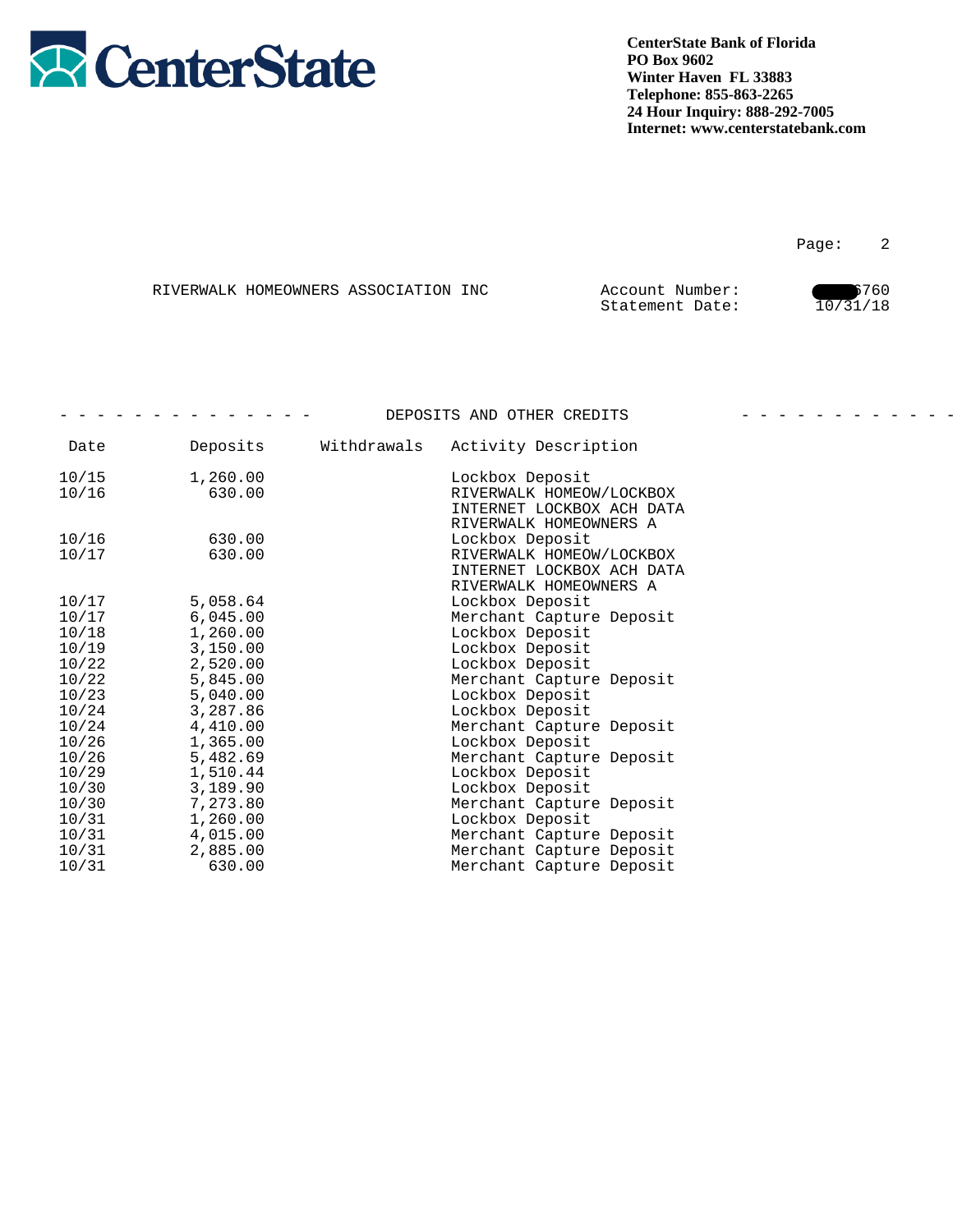

|  | RIVERWALK HOMEOWNERS ASSOCIATION INC | Account Number: | 6760     |
|--|--------------------------------------|-----------------|----------|
|  |                                      | Statement Date: | 10/31/18 |

|       |          |             | MISCELLANEOUS DEBITS                                 |  |
|-------|----------|-------------|------------------------------------------------------|--|
| Date  | Deposits | Withdrawals | Activity Description                                 |  |
| 10/01 |          | 418.00      | Normandy Harbor/SIGONFILE<br>Riverwalk Homeowners A  |  |
| 10/02 |          | 528.44      | 2018 COUPON ORDER                                    |  |
| 10/02 |          | 6,677.25    | IRS/USATAXPYMT                                       |  |
|       |          |             | RIVERWALK HOMEOWNERS A                               |  |
| 10/02 |          | 5,731.86    | ADP WAGE PAY/WAGE PAY                                |  |
|       |          |             | RIVERWALK HOMEOWNERS A                               |  |
| 10/02 |          | 1,485.40    | ADP Tax/ADP Tax                                      |  |
|       |          |             | RIVERWALK HOMEOWNERS A                               |  |
| 10/10 |          | 11.66       | FPL DIRECT DEBIT/ELEC PYMT                           |  |
|       |          | 451.81      | RIVERWALK HOA                                        |  |
| 10/11 |          |             | FPL DIRECT DEBIT/ELEC PYMT<br>RIVERWALK HOMEOWNERS A |  |
| 10/11 |          | 236.04      | FPL DIRECT DEBIT/ELEC PYMT                           |  |
|       |          |             | RIVERWALK HOMEOWNERS A                               |  |
| 10/11 |          | 196.52      | FPL DIRECT DEBIT/ELEC PYMT                           |  |
|       |          |             | RIVERWALK HOMEOWNERS A                               |  |
| 10/11 |          | 177.16      | FPL DIRECT DEBIT/ELEC PYMT                           |  |
|       |          |             | RIVERWALK HOMEOWNERS A                               |  |
| 10/11 |          | 145.13      | FPL DIRECT DEBIT/ELEC PYMT                           |  |
|       |          |             | RIVERWALK HOMEOWNERS A                               |  |
| 10/11 |          | 41.55       | FPL DIRECT DEBIT/ELEC PYMT                           |  |
|       |          |             | RIVERWALK HOMEOWNERS A                               |  |
| 10/11 |          | 28.81       | FPL DIRECT DEBIT/ELEC PYMT                           |  |
|       |          |             | RIVERWALK HOMEOWNERS A                               |  |
| 10/11 |          | 25.53       | FPL DIRECT DEBIT/ELEC PYMT                           |  |
|       |          |             | RIVERWALK HOMEOWNERS A                               |  |
| 10/11 |          | 19.01       | FPL DIRECT DEBIT/ELEC PYMT<br>RIVERWALK HOMEOWNERS A |  |
| 10/11 |          | 10.99       | FPL DIRECT DEBIT/ELEC PYMT                           |  |
|       |          |             | RIVERWALK HOMEOWNERS A                               |  |
| 10/11 |          | 10.63       | FPL DIRECT DEBIT/ELEC PYMT                           |  |
|       |          |             | RIVERWALK HOMEOWNERS A                               |  |
|       |          |             |                                                      |  |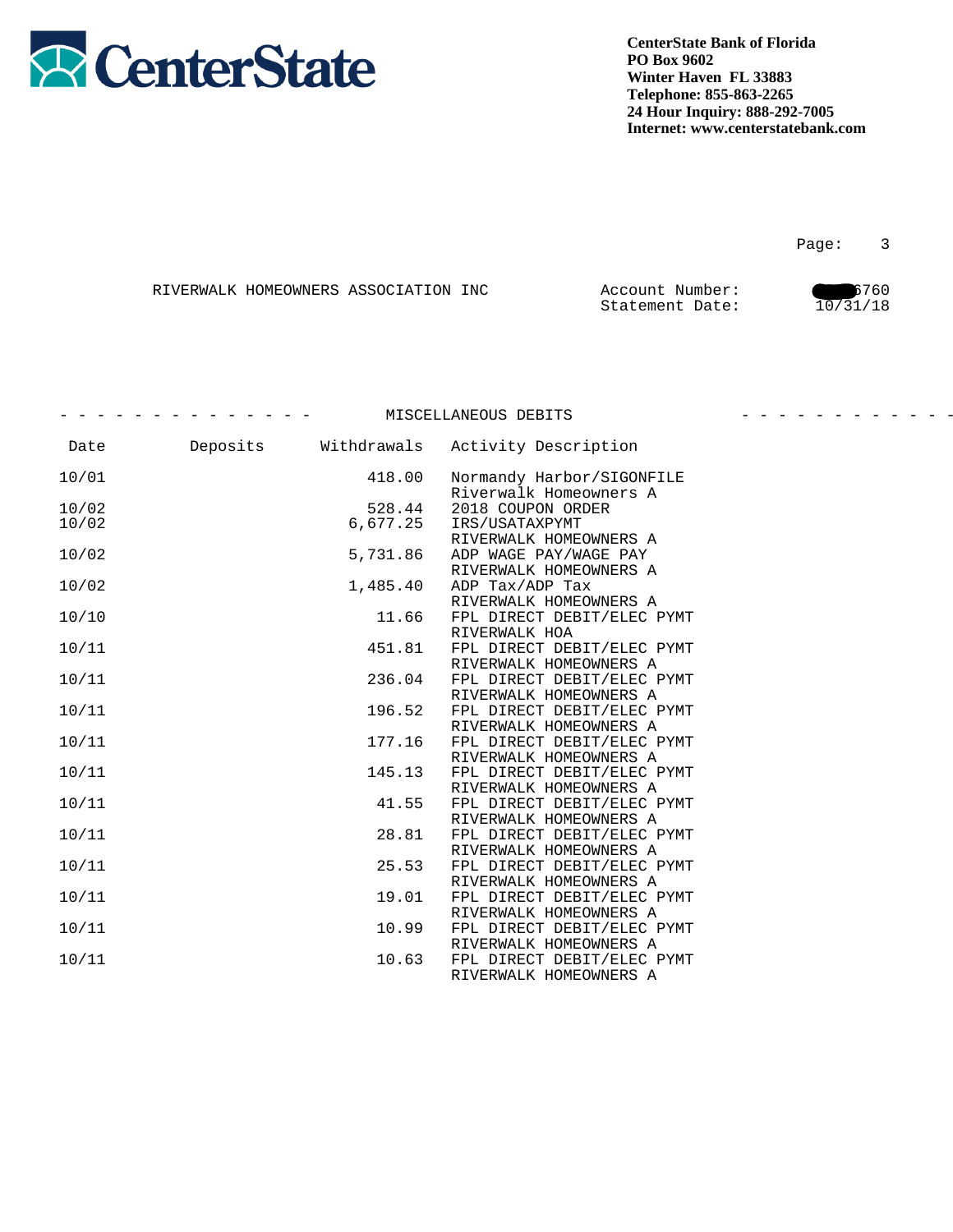

|  | RIVERWALK HOMEOWNERS ASSOCIATION INC | Account Number: | 6760     |
|--|--------------------------------------|-----------------|----------|
|  |                                      | Statement Date: | 10/31/18 |

|       |          | MISCELLANEOUS DEBITS                                                  |  |
|-------|----------|-----------------------------------------------------------------------|--|
| Date  |          | Deposits Withdrawals Activity Description                             |  |
| 10/12 | 45.24    | ADP PAYROLL FEES/ADP - FEES<br>Riverwalk Homeowners A                 |  |
| 10/15 | 630.00   | ACH Return Debit<br>$6383 - 5$<br>No Account/Unable to Locate Account |  |
| 10/15 | 630.00   | ACH Return Debit<br>$6230 - 6$<br>Account Closed                      |  |
| 10/16 | 6.00     | ACH RET CHG                                                           |  |
| 10/16 | 6.00     | ACH RET CHG                                                           |  |
| 10/16 | 5,731.87 | ADP WAGE PAY/WAGE PAY<br>RIVERWALK HOMEOWNERS A                       |  |
| 10/16 | 1,485.39 | ADP Tax/ADP Tax<br>RIVERWALK HOMEOWNERS A                             |  |
| 10/17 | 118.78   | TOWN OF JUPITER/UT BILL<br>RIVERWALK HOMEOWNERS A                     |  |
| 10/17 | 112.57   | TOWN OF JUPITER/UT BILL<br>RIVERWALK HOMEOWNERS A                     |  |
| 10/17 | 103.74   | TOWN OF JUPITER/UT BILL<br>RIVERWALK HOMEOWNERS A                     |  |
| 10/17 | 71.41    | TOWN OF JUPITER/UT BILL<br>RIVERWALK HOA                              |  |
| 10/22 | 412.73   | FPL DIRECT DEBIT/ELEC PYMT<br>RIVERWALK HOMEOWNERS A                  |  |
| 10/22 | 324.13   | FPL DIRECT DEBIT/ELEC PYMT<br>RIVERWALK HOMEOWNERS A                  |  |
| 10/22 | 257.98   | FPL DIRECT DEBIT/ELEC PYMT<br>RIVERWALK HOMEOWNERS A                  |  |
| 10/22 | 198.67   | FPL DIRECT DEBIT/ELEC PYMT<br>RIVERWALK HOMEOWNERS A                  |  |
| 10/22 | 161.79   | FPL DIRECT DEBIT/ELEC PYMT<br>RIVERWALK HOMEOWNERS A                  |  |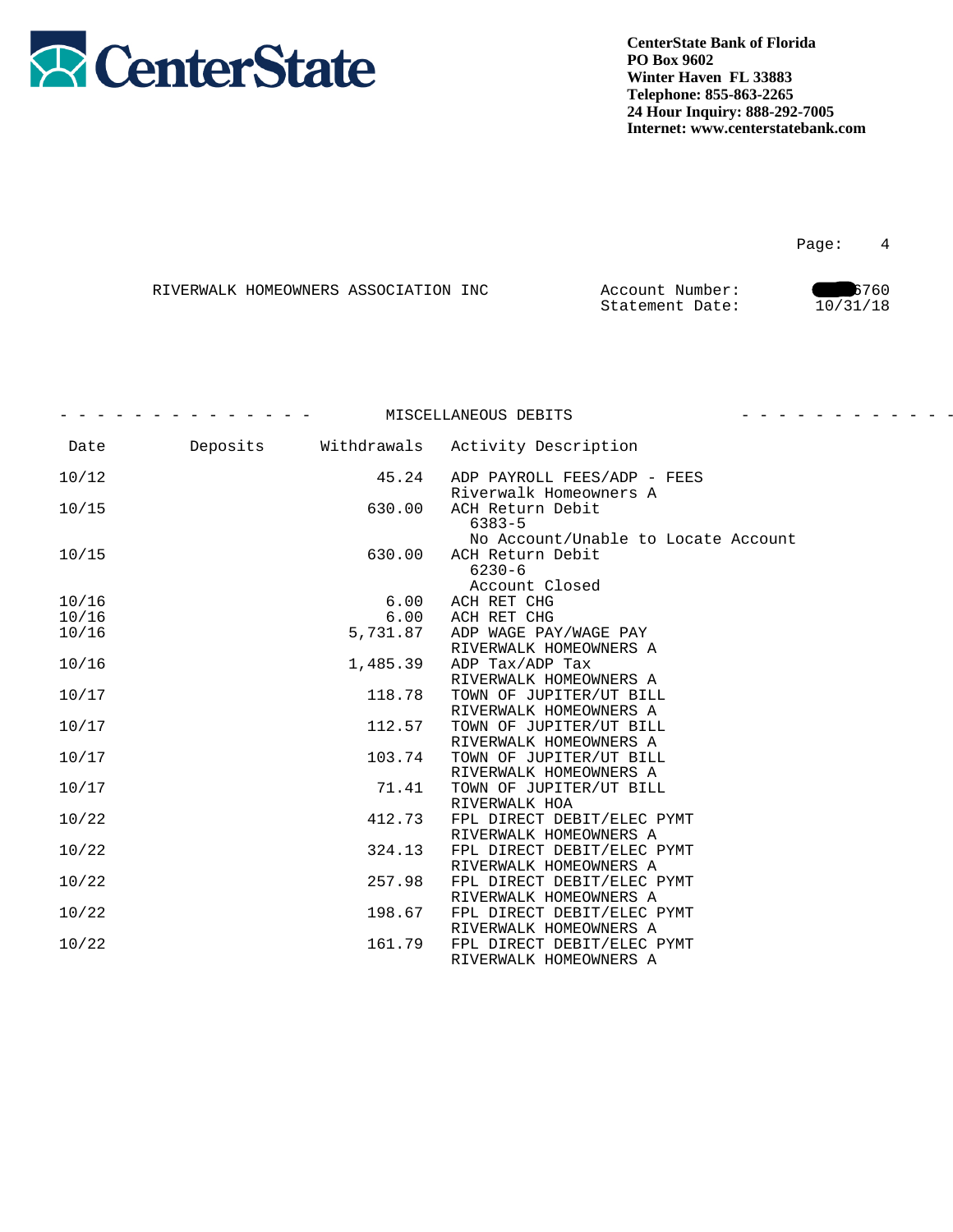

|  | RIVERWALK HOMEOWNERS ASSOCIATION INC | Account Number: | 6760     |
|--|--------------------------------------|-----------------|----------|
|  |                                      | Statement Date: | 10/31/18 |

|                | - - - - - - - - - - - - - - - |                                  |              | MISCELLANEOUS DEBITS |                                                            |              | - - - - - - - - - - - - <b>-</b> |
|----------------|-------------------------------|----------------------------------|--------------|----------------------|------------------------------------------------------------|--------------|----------------------------------|
| Date           | Deposits                      |                                  | Withdrawals  |                      | Activity Description                                       |              |                                  |
| 10/26          |                               |                                  | 45.24        |                      | ADP PAYROLL FEES/ADP - FEES<br>Riverwalk Homeowners A      |              |                                  |
| 10/30          |                               |                                  | 5,731.85     |                      | ADP WAGE PAY/WAGE PAY<br>RIVERWALK HOMEOWNERS A            |              |                                  |
| 10/30          |                               |                                  | 1,485.41     |                      | ADP Tax/ADP Tax<br>RIVERWALK HOMEOWNERS A                  |              |                                  |
| 10/30          |                               |                                  | 418.00       |                      | Normandy Harbor/SIGONFILE<br>Riverwalk Homeowners A        |              |                                  |
|                |                               |                                  |              |                      |                                                            |              |                                  |
|                | - - - - - - - - - - - - - - - |                                  |              | CHECKS               |                                                            |              | - - - - - - - - - - - -          |
|                | Date Check No.                | Amount                           | Date         | Check No.            | * indicates skip in check numbers<br>Amount Date Check No. |              | Amount                           |
| 10/02          | 6199                          |                                  | 150.00 10/10 | 6212                 | 1,088.65 10/23                                             | 6220         | 112.00                           |
| 10/03          | 6203*                         |                                  | 49.19 10/05  | 6213                 | 400.00 10/26                                               | 6221         | 128.40                           |
| 10/11          | 6205*                         |                                  | 56.24 10/10  | 6214                 | 6,110.00 10/25                                             | 6222         | 7,725.00                         |
| 10/10          | 6206                          | 169.84 10/11                     |              | 6215                 | 363.80 10/25                                               | 6223         | 604.94                           |
| 10/23          | 6207                          |                                  | 125.00 10/10 | 6216                 | 15.63 10/25                                                | 6226*        | 277.13                           |
| 10/15          | 6208                          | 2,619.39 10/10                   |              | 6217                 | 147.00 10/23                                               | 6227         | 147.00                           |
| 10/09<br>10/10 | 6209<br>6210                  | 2,045.00 10/16<br>3,295.60 10/18 |              | 6218<br>6219         | 288.43 10/19<br>893.30 10/25                               | 6228<br>6229 | 275.00<br>2,738.50               |
| 10/11          | 6211                          | 130.06                           |              |                      |                                                            |              |                                  |

|                                  |                                                      |                                  | DAILY BALANCE SUMMARY                                |                                  |                                                      |
|----------------------------------|------------------------------------------------------|----------------------------------|------------------------------------------------------|----------------------------------|------------------------------------------------------|
| Date                             | Balance                                              | Date                             | Balance                                              | Date                             | Balance                                              |
| 10/01<br>10/02<br>10/03<br>10/04 | 717,394.79<br>702,821.84<br>716,942.65<br>720,722.65 | 10/05<br>10/09<br>10/10<br>10/11 | 734,735.65<br>733,920.65<br>728,752.27<br>750,501.83 | 10/12<br>10/15<br>10/16<br>10/17 | 784,622.27<br>782,002.88<br>775,745.19<br>787,072.33 |